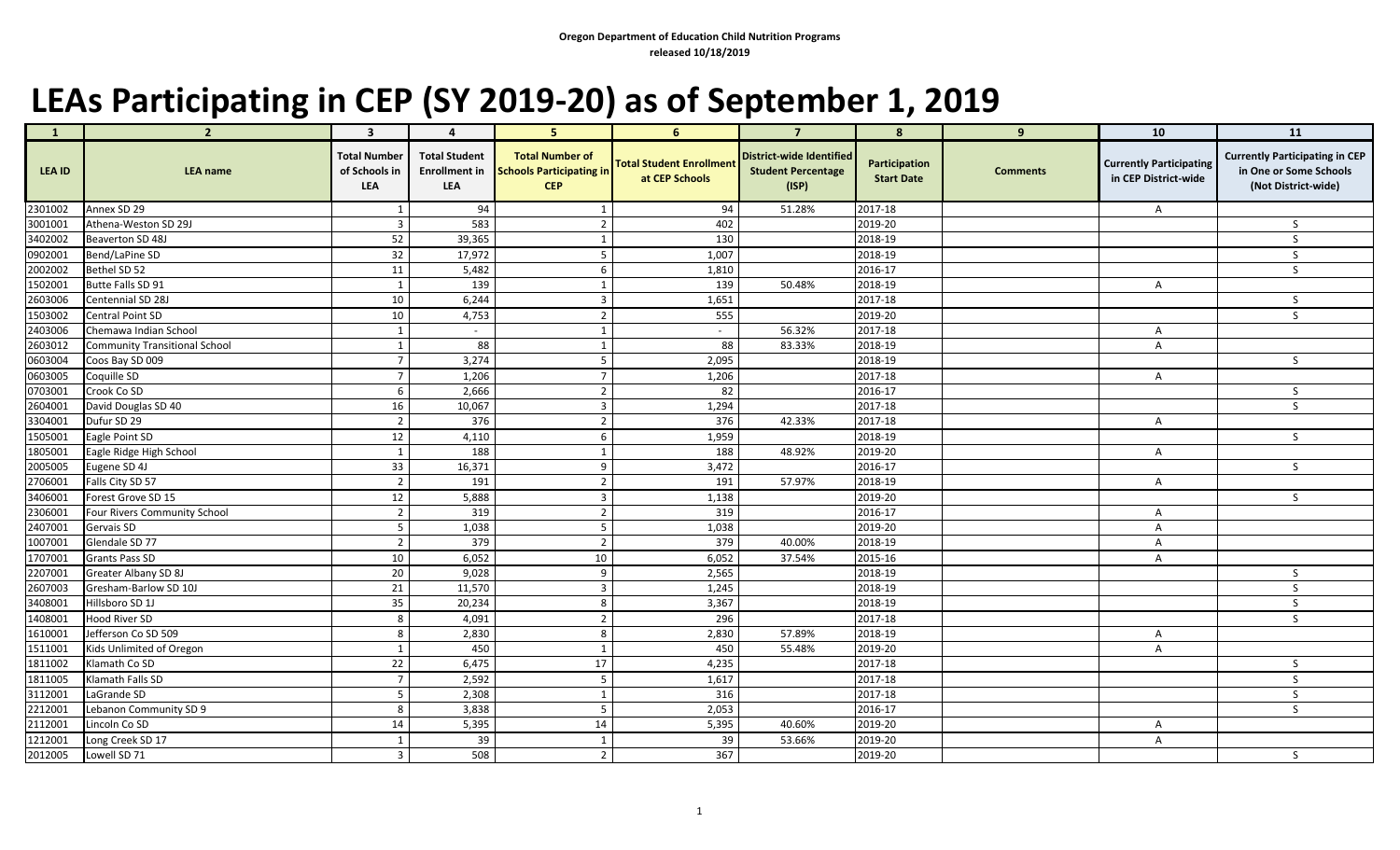## **Oregon Department of Education Child Nutrition Programs released 10/18/2019**

|                    | $\overline{2}$                          | $\mathbf{3}$                                       | $\overline{a}$                                             | 5 <sup>5</sup>                                                          | $6^{\circ}$                                       | $\overline{7}$                                                        | 8                                  | 9               | 10                                                     | 11                                                                                     |
|--------------------|-----------------------------------------|----------------------------------------------------|------------------------------------------------------------|-------------------------------------------------------------------------|---------------------------------------------------|-----------------------------------------------------------------------|------------------------------------|-----------------|--------------------------------------------------------|----------------------------------------------------------------------------------------|
| LEA ID             | <b>LEA name</b>                         | <b>Total Number</b><br>of Schools in<br><b>LEA</b> | <b>Total Student</b><br><b>Enrollment in</b><br><b>LEA</b> | <b>Total Number of</b><br><b>Schools Participating in</b><br><b>CEP</b> | <b>Total Student Enrollment</b><br>at CEP Schools | <b>District-wide Identified</b><br><b>Student Percentage</b><br>(ISP) | Participation<br><b>Start Date</b> | <b>Comments</b> | <b>Currently Participating</b><br>in CEP District-wide | <b>Currently Participating in CEP</b><br>in One or Some Schools<br>(Not District-wide) |
| 2013001            | Mapleton SD 32                          |                                                    | 148                                                        |                                                                         | 148                                               | 56.64%                                                                | 2018-19                            |                 | A                                                      |                                                                                        |
| 2013003            | McKenzie SD 68                          |                                                    | 62                                                         |                                                                         | 62                                                | 47.74%                                                                | 2019-20                            |                 | A                                                      |                                                                                        |
| 3613001            | McMinnville SD 40                       | 9                                                  | 6,696                                                      |                                                                         | 2,447                                             |                                                                       | 2018-19                            |                 |                                                        | -S                                                                                     |
| 1513001            | Medford SD 549                          | 21                                                 | 12,840                                                     | 12                                                                      | 5,767                                             |                                                                       | 2018-19                            |                 |                                                        |                                                                                        |
| 3013001            | Milton-Freewater SD 7                   |                                                    | 1,442                                                      | 3                                                                       | 1,442                                             | 46.41%                                                                | 2017-18                            |                 | A                                                      |                                                                                        |
| 2513001            | Morrow Co SD                            | -9                                                 | 2,338                                                      |                                                                         | 1,208                                             |                                                                       | 2017-18                            |                 |                                                        | S.                                                                                     |
| 2613006            | Mt. Scott Learning Center               |                                                    | 152                                                        |                                                                         | 152                                               | 40.60%                                                                | 2019-20                            |                 | A                                                      |                                                                                        |
| 0613002            | Myrtle Point SD 41                      | $\overline{2}$                                     | 539                                                        | $\overline{2}$                                                          | 539                                               |                                                                       | 2016-17                            |                 | Α                                                      |                                                                                        |
| 2614007            | Native American Youth and Family Center |                                                    | 63                                                         |                                                                         | 63                                                | 62.96%                                                                | 2018-19                            |                 | A                                                      |                                                                                        |
| 2914002            | Nestucca Valley SD 101J                 | $\overline{2}$                                     | 505                                                        |                                                                         | 260                                               |                                                                       | 2018-19                            |                 |                                                        | S                                                                                      |
| 2014003            | Network Charter School                  |                                                    | 116                                                        |                                                                         | 116                                               | 46.49%                                                                | 2019-20                            |                 | A                                                      |                                                                                        |
| 3614001            | Newberg SD 29J                          | 10                                                 | 4,886                                                      | $\overline{2}$                                                          | 680                                               |                                                                       | 2018-19                            |                 |                                                        | S                                                                                      |
| 0314001            | North Clackamas SD 12                   | 29                                                 | 16,221                                                     | 3                                                                       | 894                                               |                                                                       | 2016-17                            |                 |                                                        | $\mathcal{S}$                                                                          |
| 1014001            | North Douglas SD 22                     |                                                    | 353                                                        | $\overline{2}$                                                          | 353                                               | 43.96%                                                                | 2019-20                            |                 | A                                                      |                                                                                        |
| 3314003            | North Wasco Co. SD                      | 6                                                  | 2,848                                                      | 5                                                                       | 2,040                                             |                                                                       | 2018-19                            |                 |                                                        | $\mathsf{S}$                                                                           |
| 2314001            | Nyssa SD 26                             |                                                    | 1,197                                                      | 4                                                                       | 1,197                                             | 66.70%                                                                | 2018-19                            |                 | A                                                      |                                                                                        |
| 2015001            | Oakridge SD 76                          |                                                    | 779                                                        | 4                                                                       | 779                                               |                                                                       | 2016-17                            |                 | A                                                      |                                                                                        |
| 2315001            | <b>Ontario SD</b>                       |                                                    | 2,382                                                      | 6                                                                       | 1,687                                             |                                                                       | 2018-19                            |                 |                                                        |                                                                                        |
| 2615002            | Open School Inc.                        |                                                    | 150                                                        |                                                                         | 150                                               | 64.29%                                                                | 2017-18                            |                 | A                                                      |                                                                                        |
| 2616002            | Parkrose SD 3                           |                                                    | 3,096                                                      | 3                                                                       | 1,447                                             |                                                                       | 2018-19                            |                 |                                                        |                                                                                        |
| 1016002            | Phoenix School of Roseburg              |                                                    | 184                                                        |                                                                         | 184                                               | 45.78%                                                                | 2019-20                            |                 | A                                                      |                                                                                        |
| 1516001            | Phoenix-Talent SD                       | 6                                                  | 2,539                                                      |                                                                         | 1,912                                             |                                                                       | 2019-20                            |                 |                                                        | S                                                                                      |
| 3016002            | Pilot Rock SD 2                         | ົາ                                                 | 371                                                        |                                                                         | 165                                               |                                                                       | 2018-19                            |                 |                                                        | S                                                                                      |
| 2616010            | Portland OIC                            | $\Delta$                                           | 326                                                        | 3                                                                       | 248                                               |                                                                       | 2017-18                            |                 |                                                        |                                                                                        |
| 2616011            | Portland SD                             | 86                                                 | 45,963                                                     | 14                                                                      | 4,824                                             |                                                                       | 2018-19                            |                 |                                                        | S                                                                                      |
|                    | 1516002 Prospect SD 59                  |                                                    | 212                                                        | $\mathbf{1}$                                                            | 212                                               | 58.22%                                                                | 2018-19                            |                 | A                                                      |                                                                                        |
| 0918002            | Redmond SD 2J                           | 15                                                 | 7,483                                                      |                                                                         | 333                                               |                                                                       | 2016-17                            |                 |                                                        | S                                                                                      |
| 1018001            | Reedsport SD 105                        | $\overline{2}$                                     | 662                                                        | $\overline{2}$                                                          | 662                                               |                                                                       | 2017-18                            |                 | A                                                      |                                                                                        |
| 2618002            | Reynolds SD 7                           | 22                                                 | 10,479                                                     | 12                                                                      | 5,465                                             |                                                                       | 2018-19                            |                 |                                                        | S                                                                                      |
| 2419004            | Salem/Keizer SD 24J                     | 77                                                 | 41,870                                                     | 40                                                                      | 19,564                                            |                                                                       | 2019-20                            |                 |                                                        | <sub>S</sub>                                                                           |
| 2219006            | Sand Ridge Charter School               | 3                                                  | 556                                                        |                                                                         | 198                                               |                                                                       | 2016-17                            |                 |                                                        | <sub>S</sub>                                                                           |
| 2619004            | Serendipity Center                      |                                                    | 110                                                        |                                                                         | 110                                               | 42.98%                                                                | 2019-20                            |                 | A                                                      |                                                                                        |
| 3619001            | Sheridan SD 48J                         | 5                                                  | 1,494                                                      | 4                                                                       | 1,406                                             |                                                                       | 2015-16                            |                 |                                                        | S                                                                                      |
| 2019006            | South Lane SD 45J                       | 8                                                  | 2,597                                                      | $\overline{2}$                                                          | 187                                               |                                                                       | 2018-19                            |                 |                                                        | S                                                                                      |
| 3319001            | South Wasco Co SD                       | $\mathcal{L}$                                      | 238                                                        | 2                                                                       | 238                                               | 42.13%                                                                | 2017-18                            |                 | A                                                      |                                                                                        |
| 2219004            | Sweet Home SD 55                        | 6                                                  | 2,132                                                      |                                                                         | 1,117                                             |                                                                       | 2018-19                            |                 |                                                        | S                                                                                      |
| 1720001            | Three Rivers SD                         | 13                                                 | 4,309                                                      | 10                                                                      | 3,222                                             |                                                                       | 2019-20                            |                 |                                                        | -S                                                                                     |
| 2920002            | Tillamook SD                            | 6                                                  | 2,258                                                      |                                                                         | 78                                                |                                                                       | 2018-19                            |                 |                                                        | $\mathsf{S}$                                                                           |
| 3021002            | Umatilla SD 6                           | 3                                                  | 1,379                                                      | 3                                                                       | 1,379                                             | 60.77%                                                                | 2018-19                            |                 | $\mathsf{A}$                                           |                                                                                        |
| 2322001 Vale SD 84 |                                         | 5                                                  | 944                                                        | 4                                                                       | 681                                               |                                                                       | 2019-20                            |                 |                                                        | $\mathsf{S}$                                                                           |